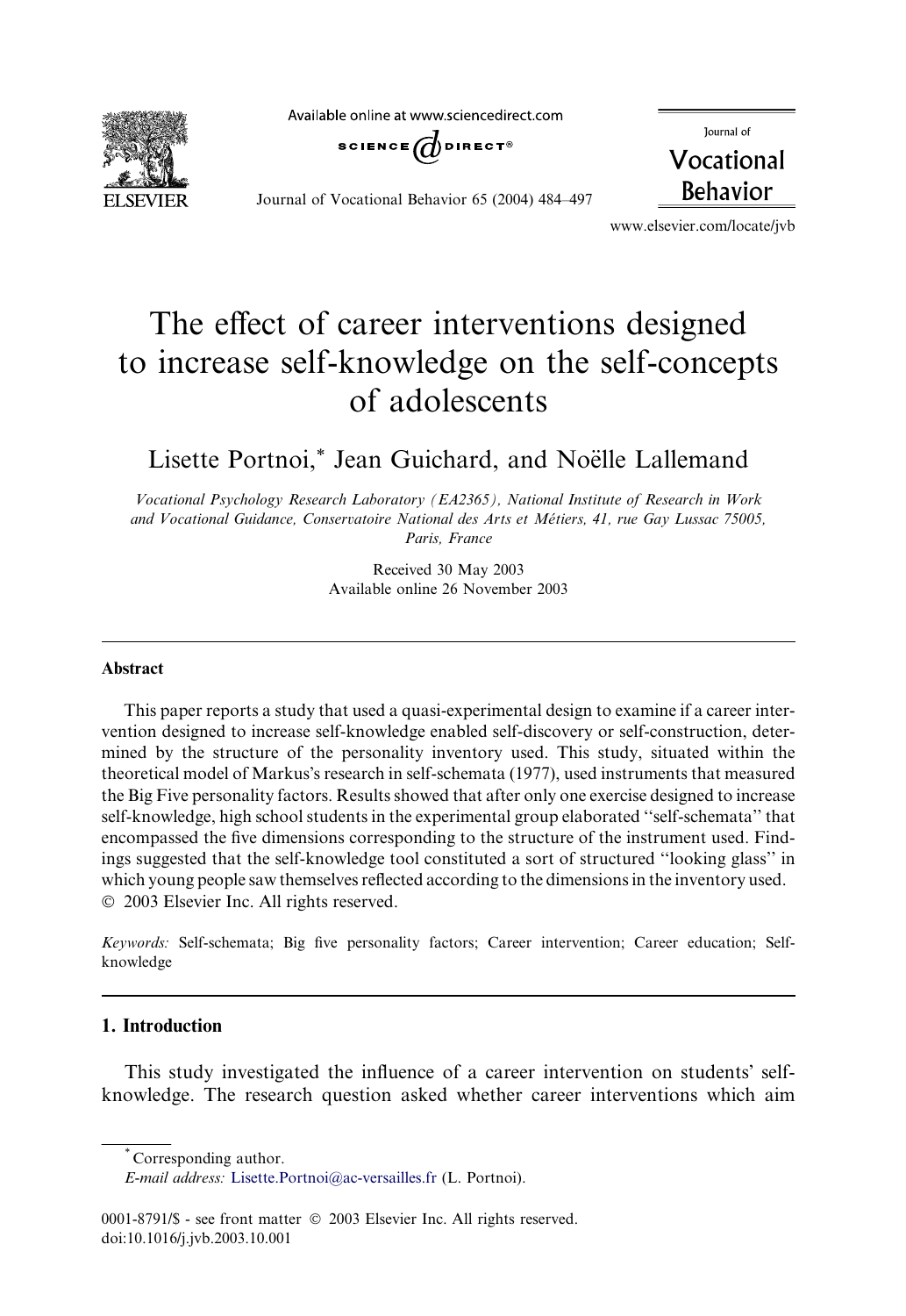to increase self-knowledge merely foster self-discovery or do they prompt a more fundamental self-construction. If they encourage self-construction, this process may be differentially affected by the structure, dimensions, and language of the particular career intervention used. For example, it is possible to postulate that young people forge different visions of themselves depending on whether the career education program uses a technique such as the *Self-Directed Search* (Holland, 1985), the Career Genogram (Gysbers & Moore, 1987), the Inventory of Work Relevant Abilities (Prediger, 1999), the Personal Global Inventory (Tracey, 2002), or the Inventaire du Systéme d'Activités (Curie, Hajjar, Marquie, & Roques, 1990). We could have used any of these instruments in our career intervention. For example, one approach which we could have adopted for this study would have been to use an instrument based on Holland's theory (1966). The object of the research would then have consisted in determining if the young people developed more self-schemata as regards dimensions such as "social," "conventional," or "investigative." However, in view of the hypothesis, we believed that it would be more scientifically stimulating to carry out research using a questionnaire reflecting a current movement in psychology. We thus adopted a questionnaire corresponding to the model of the Big Five personality factors. We hypothesized that young people who participate in a self-knowledge intervention that uses a questionnaire based on the Five Factors Model (FFM) of personality tend to develop more self-schemata involving the dimensions in the FFM.

#### 2. Self-schemata and personality dimensions

### 2.1. Self-schemata: The theory of markus and kunda

A self-schema is an organized system of knowledge relating to a given domain. Thus, Markus (1977) considered the self as a structure of knowledge. To have a cognitive structure, it is necessary that regular interrelations or interconnections between the components organize the systems of information or knowledge. The self is made up of multiple structures, which are called self-schemata. ''Self-schemata are cognitive generalizations about the self, derived from past experience, that organize and guide the processing of self-related information contained in the individual's social experiences'' (Markus, 1977, p. 64). The self processes the information contained in memory to have a base for future judgments, conduct, decisions, and inferences about the self. The existence of self-schemata can be asserted when certain characteristics are present: ''If a person has a developed self schema, he [or she] should be readily able to (a) process information about the self in the given domain (e.g., make judgments or decisions) with relative ease, (b) retrieve behavioral evidence from the domain, (c) predict his own future behavior in the domain, and (d) resist counter schematic information about himself'' (1977, p. 65). Based on the research of Markus and Kunda (1986), it is possible to conclude that changes in the social environment may transform self-conceptions. The present study asked whether participation in a session designed to increase self-knowledge (which includes filling out a personality inventory and receiving feedback by way of a standardized summary of the